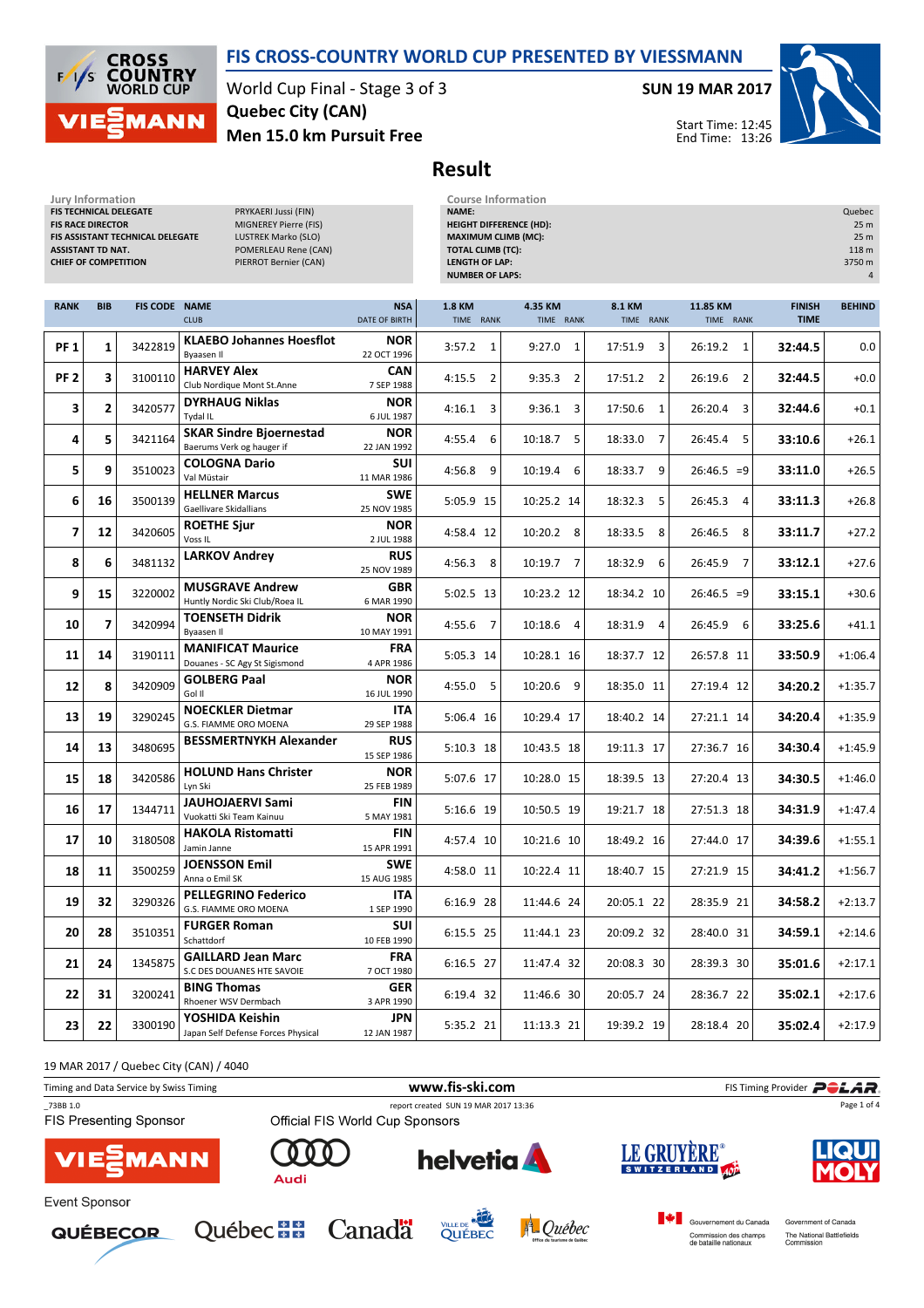## FIS CROSS-COUNTRY WORLD CUP PRESENTED BY VIESSMANN

Result



World Cup Final - Stage 3 of 3 Men 15.0 km Pursuit Free Quebec City (CAN)

SUN 19 MAR 2017



Start Time: 12:45 End Time: 13:26

| <b>RANK</b>  | <b>BIB</b> | <b>FIS CODE NAME</b> | <b>CLUB</b>                                                       | <b>NSA</b><br>DATE OF BIRTH             | 1.8 KM<br>TIME RANK    | 4.35 KM<br>TIME RANK     | 8.1 KM<br>TIME RANK      | 11.85 KM<br>TIME RANK    | <b>FINISH</b><br><b>TIME</b> | <b>BEHIND</b>          |
|--------------|------------|----------------------|-------------------------------------------------------------------|-----------------------------------------|------------------------|--------------------------|--------------------------|--------------------------|------------------------------|------------------------|
| 24           | 27         | 3180053              | <b>HEIKKINEN Matti</b><br>Vantaan Hiihtoseura                     | <b>FIN</b><br>19 DEC 1983               | 6:14.6 23              | 11:47.8 33               | 20:07.7 29               | 28:38.5 27               | 35:02.8                      | $+2:18.3$              |
| 25           | 33         | 3530511              | <b>BJORNSEN Erik</b><br>APU Nordic Ski Center                     | <b>USA</b><br>14 JUL 1991               | 6:20.1 33              | 11:47.1 31               | 20:04.9 21               | 28:38.6 28               | 35:03.6                      | $+2:19.1$              |
| 26           | 29         | 3100006              | <b>KERSHAW Devon</b><br>Onaping Falls Nordics Ski Club            | CAN<br>20 DEC 1982                      | 6:18.4 30              | 11:44.9 25               | 20:05.3 23               | 28:37.1 23               | 35:05.9                      | $+2:21.4$              |
| 27           | 30         | 3220016              | <b>YOUNG Andrew</b><br>Huntly Nordic Ski Club                     | GBR<br>21 FEB 1992                      | 6:17.7 29              | 11:46.0 28               | 20:07.0 27               | 28:37.9 26               | 35:06.2                      | $+2:21.7$              |
| 28           | 21         | 3510342              | <b>BAUMANN Jonas</b><br>Tambo Spluegen                            | SUI<br>27 MAR 1990                      | 5:28.0 20              | 11:05.5 20               | 19:39.2 20               | 28:17.8 19               | 35:06.4                      | $+2:21.9$              |
| <b>PF 29</b> | 34         | 3500153              | <b>JOHANSSON Martin</b><br>IFK Mora SK                            | <b>SWE</b><br>26 SEP 1984               | 6:18.9 31              | 11:46.3 29               | 20:06.3 26               | 28:39.2 29               | 35:06.5                      | $+2:22.0$              |
| <b>PF30</b>  | 25         | 3290407              | <b>SALVADORI Giandomenico</b><br>GRUPPO SCIATORI FIAMME GIALLE    | ITA<br>8 OCT 1992                       | 6:15.1 24              | 11:45.4 26               | 20:08.3 31               | 28:37.3 24               | 35:06.5                      | $+2:22.0$              |
| 31           | 26         | 3500330              | <b>PETERSON Teodor</b><br><b>IFK Umeaa</b>                        | <b>SWE</b><br>1 MAY 1988                | 6:16.1 26              | 11:45.8 27               | 20:07.1 28               | 28:37.9 25               | 35:14.6                      | $+2:30.1$              |
| 32           | 23         | 3421320              | <b>IVERSEN Emil</b><br>Il Varden Meraaker                         | <b>NOR</b><br>12 AUG 1991               | 5:51.1 22              | 11:23.5 22               | 20:06.3 25               | 28:46.8 32               | 35:42.0                      | $+2:57.5$              |
| 33           | 41         | 3200356              | <b>DOBLER Jonas</b><br>SC Traunstein                              | <b>GER</b><br>4 MAY 1991                | 6:56.9 40              | 12:27.5 41               | 20:40.1 38               | 29:06.3 34               | 35:49.4                      | $+3:04.9$              |
| 34           | 40         | 3190268              | <b>BACKSCHEIDER Adrien</b><br>Douane - Gerardmer Ski Nordique     | <b>FRA</b><br>7 AUG 1992                | 6:43.8 38              | 12:15.1 37               | 20:39.0 35               | 29:06.4 35               | 35:50.2                      | $+3:05.7$              |
| 35           | 37         | 3180301              | <b>LEHTONEN Lari</b><br>Imatran Urheilijat                        | FIN<br>21 JUN 1987                      | 6:42.6 36              | 12:14.5 36               | 20:38.4 34               | 29:07.8 38               | 35:50.6                      | $+3:06.1$              |
| 36           | 36         | 3200205              | <b>BOEGL Lucas</b><br>SC Gaissach                                 | <b>GER</b><br>14 JUN 1990               | 6:34.9 34              | 12:04.9 34               | 20:36.7 33               | 29:07.3 37               | 35:52.2                      | $+3:07.7$              |
| 37           | 39         | 3501346              | THORN Viktor<br>Ulricehamns If                                    | <b>SWE</b><br>11 MAY 1996               | 6:44.3 39              | 12:15.8 38               | 20:39.9 37               | 29:06.0 33               | 35:53.7                      | $+3:09.2$              |
| 38           | 43         | 3421779              | <b>KRUEGER Simen Hegstad</b><br>Lyn Ski<br><b>PARISSE Clement</b> | <b>NOR</b><br>13 MAR 1993<br><b>FRA</b> | 7:06.3 42              | 12:32.6 42               | 20:39.4 36               | 29:07.1 36               | 36:03.9                      | $+3:19.4$              |
| 39           | 42         | 3190302              | MegEve<br>MIYAZAWA Hiroyuki                                       | 6 JUL 1993<br>JPN                       | 6:57.3 41              | 12:26.9 40               | 20:40.7 39               | 29:17.6 39               | 36:08.3                      | $+3:23.8$              |
| 40           | 45         | 3300373              | JR East Ski Team<br><b>PATTERSON Scott</b>                        | 12 OCT 1991<br><b>USA</b>               | 7:30.0 44              | 13:04.5 46               | 21:23.0 44               | 29:42.6 40               | 36:27.5                      | $+3:43.0$              |
| 41           | 46         | 3530532              | APU Nordic Ski Center<br><b>KILLICK Graeme</b>                    | 28 JAN 1992<br>CAN                      | 7:29.3 43              | 13:01.6 43               | 21:19.9 43               | 29:42.8 41               | 36:30.1                      | $+3:45.6$              |
| 42           | 35         | 3100175              | Ptarmigan Nordic Ski Club<br><b>NORRIS David</b>                  | 26 FEB 1989<br><b>USA</b>               | 6:35.4 35              | 12:08.2 35               | 21:06.4 41               | 29:45.0 42               | 36:30.4                      | $+3:45.9$              |
| 43           | 55         | 3530496              | APU Nordic Ski Center<br><b>NEWELL Andrew</b>                     | 12 DEC 1990<br><b>USA</b>               | 8:01.5 53              | 13:33.0 53               | 21:49.8 49               | 30:12.7 45               | 37:00.4                      | $+4:15.9$              |
| 44           | 44         | 3530005              | <b>Stratton Mountain School</b><br><b>HAMILTON Simeon</b>         | 30 NOV 1983<br>USA                      | 7:30.4 45              | 13:03.3 45               | 21:29.9 47               | 30:12.4 44               | 37:07.5                      | $+4:23.0$              |
| 45           | 48         | 3530120              | <b>Stratton Mountain School</b><br><b>CALDWELL Patrick</b>        | 14 MAY 1987<br><b>USA</b>               | 7:32.9 46              | 13:05.1 47               | 21:29.6 46               | 30:12.8 46               | 37:07.9                      | $+4:23.4$              |
| 46           | 58         | 3530629              | <b>Stratton Mountain School</b><br><b>NOTZ Florian</b>            | 18 FEB 1994<br>GER                      | 8:12.4 57              | 13:43.3 56               | 22:03.2 53               | 30:25.3 47               | 37:10.1                      | $+4:25.6$              |
| 47           | 59<br>49   | 3200376<br>3300330   | SZ Roemerstein<br><b>LENTING Akira</b>                            | 24 APR 1992<br>JPN                      | 8:20.8 58<br>7:37.9 48 | 13:45.4 57<br>13:17.0 49 | 22:03.2 54<br>21:45.3 48 | 30:25.7 48<br>30:27.0 49 | 37:11.6<br>37:16.3           | $+4:27.1$<br>$+4:31.8$ |
| 48<br>49     | 38         | 3530378              | <b>TEAM AKIRA</b><br><b>GELSO Matthew Phillip</b>                 | 11 AUG 1990<br><b>USA</b>               | 6:43.3 37              | 12:18.2 39               | 21:10.1 42               | 30:11.2 43               | 37:16.8                      | $+4:32.3$              |
|              |            |                      | Sun Valley Ski Education Fnd                                      | 18 JUL 1988                             |                        |                          |                          |                          |                              |                        |

19 MAR 2017 / Quebec City (CAN) / 4040 Timing and Data Service by Swiss Timing **Example 20** and Data Service by Swiss Timing Provider **POLAR** \_73BB 1.0 report created SUN 19 MAR 2017 13:36 Page 2 of 4**FIS Presenting Sponsor LE GRUYÈRE** ŋ **helvetia MANN** SWITZERLAND Audi Event Sponsor Gouvernement du Canada Government of Canada Québec **BB** Canadä VILLE DE NAME A Québec **QUÉBECOR** Commission des champs<br>de bataille nationaux The National Battlefields<br>Commission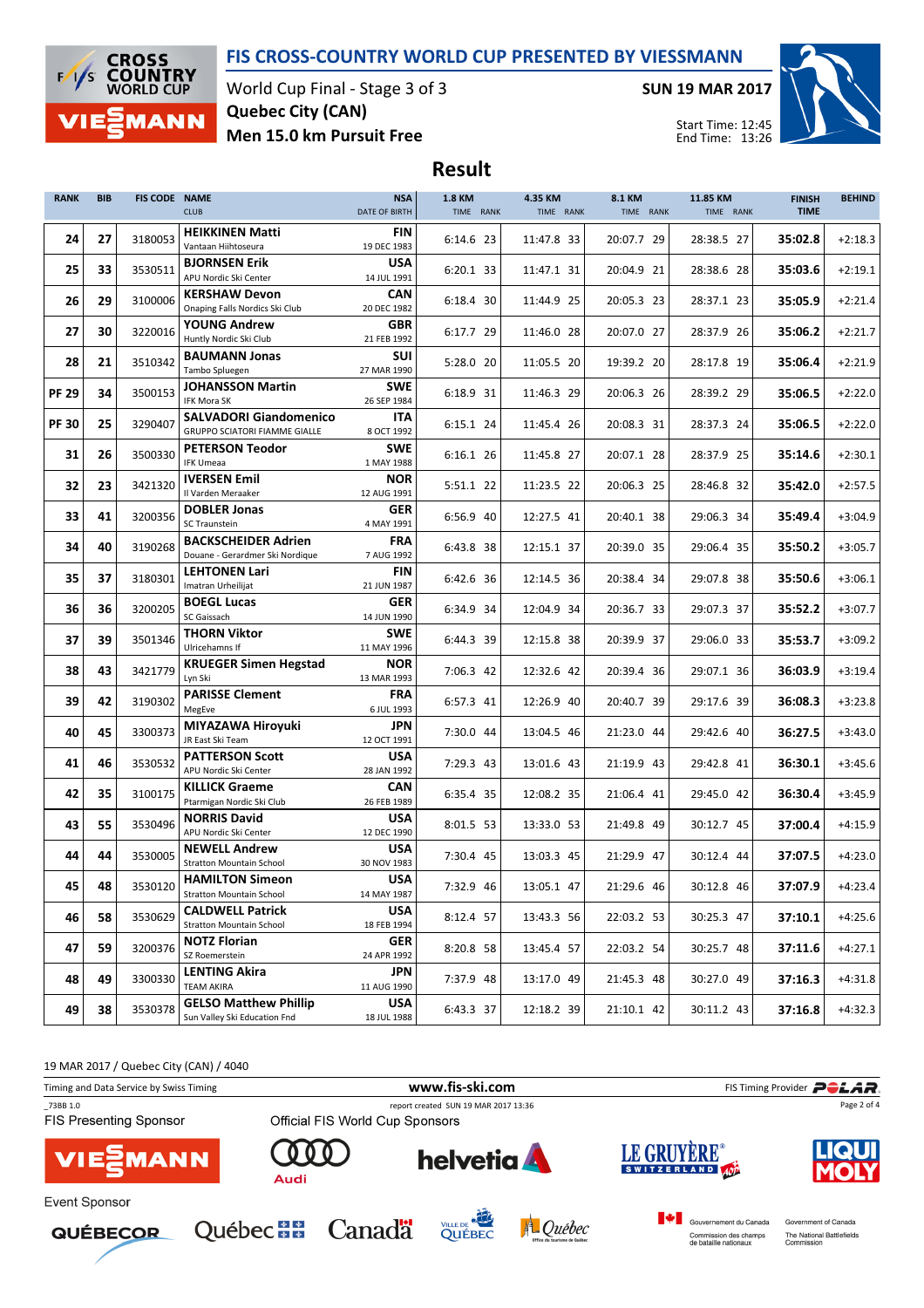## FIS CROSS-COUNTRY WORLD CUP PRESENTED BY VIESSMANN

Result



World Cup Final - Stage 3 of 3 Men 15.0 km Pursuit Free Quebec City (CAN)

SUN 19 MAR 2017



Start Time: 12:45 End Time: 13:26

## RANK BIB FIS CODE NAME **CLUB NSA** DATE OF BIRTH 1.8 KM TIME RANK 4.35 KM TIME RANK 8.1 KM TIME RANK 11.85 KM TIME RANK FINISH TIME BEHIND  $\begin{array}{|c|c|c|c|c|}\n\hline\n\textbf{53} & 3190255 & \textbf{GRMMS} & \textbf{LBS} & \textbf{BMS} \\
\hline\n\end{array}$  ARMEES EMHM - Les Dragons Annecy GROS Baptiste 17 JUL 1990 FRA <sup>3190255</sup> 7:49.6 52 13:21.9 51 22:01.9 52 30:41.5 51 37:26.8 +4:42.3  $\begin{array}{|c|c|c|c|c|}\n\hline\n\textbf{51} & \textbf{47} & \textbf{3190323} & \textbf{CHANAVAI} & \textbf{120} \\
\hline\n\end{array}$ CHANAVAT Lucas 17 DEC 1994 FRA <sup>3190323</sup> 7:33.4 47 13:03.1 44 21:28.0 45 30:39.3 50 37:33.0 +4:48.5  $\begin{array}{|c|c|c|c|}\n\hline\n\textbf{51} & \textbf{3530489} & \textbf{h} & \textbf{S1} & \textbf{S1} \\
\hline\n\textbf{S1} & \textbf{S2} & \textbf{S1} & \textbf{S1} & \textbf{S1} \\
\textbf{S1} & \textbf{S1} & \textbf{S1} & \textbf{S1} & \textbf{S1} & \textbf{S1} \\
\hline\n\textbf{S1} & \textbf{S1} & \textbf{S1} & \textbf{S1} & \textbf{S1} & \textbf{S1} \\
\hline\n\textbf{S2} &$ HOFFMAN Noah 1 AUG 1989 USA <sup>3530489</sup> 7:42.9 50 13:16.3 48 21:56.6 50 30:45.0 52 37:48.3 +5:03.8  $\begin{array}{|c|c|c|c|}\n\hline\n\textbf{53} & \textbf{57} & \textbf{3100217} & \textbf{J}\n\end{array}$  Whitehorse CC Ski Club JOHNSGAARD Knute 5 DEC 1992 CAN <sup>3100217</sup> 8:11.4 56 13:48.8 58 22:17.0 55 31:00.4 54 37:54.1 +5:09.6  $\begin{array}{|c|c|c|c|}\n\hline\n\textbf{54} & \textbf{60} & \textbf{3100097} & \textbf{VALJAS Len} \\
\hline\n\text{Team Hardware} & \text{Tean Hardware} & \text{S10000} \\
\hline\n\end{array}$ VALJAS Len 21 NOV 1988 CAN <sup>3100097</sup> 8:36.9 59 14:12.2 59 22:31.8 58 31:06.6 55 38:04.7 +5:20.2 55 52 Bex HEDIGER Jovian 17 DEC 1990 SUI <sup>3510377</sup> 7:48.4 51 13:25.2 52 22:00.8 51 30:51.9 53 38:07.9 +5:23.4  $\begin{array}{|c|c|c|c|c|}\n\hline\n\textbf{56} & \textbf{61} & \textbf{3220019} & \textbf{51111 H} & \textbf{Callum} \\
\textbf{Huntly Nordic Ski Club} & \textbf{1010} & \textbf{1110} & \textbf{1210} & \textbf{1210} & \textbf{1310} & \textbf{1410} & \textbf{1510} & \textbf{1610} & \textbf{1610} & \textbf{1710} & \textbf{1810} & \textbf{1810} & \textbf{1910} & \textbf{$ SMITH Callum 12 OCT 1992 GBR <sup>3220019</sup> 8:43.5 60 14:16.4 60 22:49.0 60 31:30.5 56 38:29.6 +5:45.1  $\begin{array}{|c|c|c|c|}\n\hline\n\textbf{57} & \textbf{65} & \textbf{3530691} & \textbf{HEGMAN John} \\
\hline\n\textbf{Sun Valley Ski Education Find}\n\end{array}$ HEGMAN John 21 MAY 1994 USA <sup>3530691</sup> 8:52.8 63 14:26.7 63 22:58.1 62 31:38.2 59 38:30.4 +5:45.9  $\begin{array}{|c|c|c|c|c|}\n \hline\n 58 & 68 & 3530177 & \text{Unreco} & \text{Dridif} \\
 \hline\n & \text{Lopnet Nordic Racing} & \end{array}$ GREGG Brian 27 JUN 1984 USA <sup>3530177</sup> 9:06.0 67 14:37.8 66 22:58.4 63 31:44.7 61 38:40.4 +5:55.9  $\begin{array}{|c|c|c|c|c|}\n\hline\n\textbf{59} & \textbf{50} & \textbf{3530772} & \textbf{Craftsburv Nordic Ski Club} \\
\hline\n\end{array}$ LUSTGARTEN Benjamin USA <sup>3530772</sup> 7:42.2 49 13:21.2 50 22:17.9 56 31:32.8 57 38:48.5 +6:04.0 17 APR 1992  $\begin{array}{|c|c|c|c|c|}\n\hline\n\textbf{60} & \textbf{67} & \textbf{3100283} & \textbf{Lappe Nordic} \\
\hline\n\end{array}$ PALMER-CHARRETTE Evan CAN <sup>3100283</sup> 8:53.6 64 14:26.2 62 23:03.7 64 31:54.4 62 38:55.9 +6:11.4 21 MAY 1994 61 54  $3100227 \Big|_{\text{Team Hardware}}^{\text{HDUW}$ THOMPSON Bob 27 FEB 1991 CAN <sup>3100227</sup> 8:02.7 55 13:34.4 54 22:31.3 57 31:41.5 60 38:57.3 +6:12.8  $\begin{array}{|c|c|c|c|c|}\n\hline\n\textbf{62} & \textbf{69} & \textbf{1282146} & \textbf{Foolhills Nordic Ski Club} \\
\hline\n\end{array}$ MCKEEVER Brian 18 JUN 1979 CAN <sup>1282146</sup> 9:12.2 68 14:42.7 67 23:18.6 66 32:14.6 65 39:15.3 +6:30.8  $\begin{array}{|c|c|c|c|}\n\hline\n\textbf{63} & \textbf{71} & \textbf{3300241} & \textbf{Cold Weather Combat Training Unit} \\
\hline\n\end{array}$ KASHIWABARA Nobuhito JPN <sup>3300241</sup> 9:46.4 70 15:19.3 70 23:47.6 70 32:31.9 68 39:23.1 +6:38.6 13 AUG 1988 64 70  $3100344$  Hardwood FOSTER Joey 15 AUG 1996 CAN <sup>3100344</sup> 9:21.4 69 14:54.0 69 23:28.5 67 32:19.1 66 39:24.4 +6:39.9  $\begin{array}{|c|c|c|c|c|}\n\hline\n\textbf{65} & \textbf{64} & \textbf{3530659} & \textbf{Sun Valley Ski Education Find} \\
\hline\n\end{array}$ MORGAN Cole 10 MAR 1994 USA <sup>3530659</sup> 8:48.7 62 14:21.7 61 22:57.1 61 32:09.2 64 39:42.7 +6:58.2  $\begin{array}{|c|c|c|c|c|}\n\hline\n66 & 66 & 3100232 & \text{SMELD3 A} \\
\hline\n\end{array}$ SHIELDS Andy 19 MAR 1991 CAN <sup>3100232</sup> 8:54.2 65 14:30.0 65 23:17.4 65 32:31.5 67 39:43.9 +6:59.4  $\begin{array}{|c|c|c|c|}\n\hline\n67 & 62 & 3100268 & \text{Cannore Nordic Ski Club} \\
\hline\n\end{array}$ KENNEDY Russell 7 OCT 1991 CAN <sup>3100268</sup> 9:02.6 66 14:50.0 68 23:44.8 69 32:44.0 69 39:50.5 +7:06.0  $\begin{array}{|c|c|c|c|c|}\n\hline\n\textbf{63} & 3100137 & \textbf{COLKNET Jesse} \\
\hline\n\textbf{Foothills Nordic Ski Club} & & \textbf{Foothills Nordic Ski Club} & & \textbf{Foothills Nordic Ski Club} \\
\hline\n\end{array}$ COCKNEY Jesse 26 JUL 1989 CAN <sup>3100137</sup> 8:48.2 61 14:27.4 64 23:37.0 68 32:44.2 70 40:01.7 +7:17.2 69 56 3430103 UKS RAWA Siedlce STAREGA Maciej 31 JAN 1990 POL <sup>3430103</sup> 8:02.1 54 13:35.6 55 22:41.0 59 32:04.7 63 40:03.5 +7:19.0 70  $\begin{array}{|c|c|c|c|c|}\n\hline\n\textbf{70} & \textbf{4} & \textbf{3420961}} & \textbf{KRUGH FIN} \\
\hline\n\end{array}$ KROGH Finn Haagen 6 SEP 1990 NOR <sup>3420961</sup> 4:19.5 4 10:24.6 13 20:54.9 40 31:33.1 58 40:53.8 +8:09.3  $71 \begin{array}{|c|c|c|c|c|} \hline \end{array}$  72  $\begin{array}{|c|c|c|c|c|} \hline \end{array}$  3100351 Telemark Nordic club WILLIAMS Gareth 23 AUG 1997 CAN <sup>3100351</sup> 10:06.2 71 15:47.9 71 25:02.1 71 34:32.5 71 42:06.1 +9:21.6  $72 \begin{array}{|c|c|c|c|c|}\n 73 & 3100287 & \text{Fondeurs Laurentides}\n\end{array}$ IZQUIERDO-BERNIER Ricardo CAN <sup>3100287</sup> 11:05.7 72 16:48.4 72 25:55.0 72 35:29.6 72 43:07.2 +10:22.7 30 APR 1995  $\begin{array}{|c|c|c|c|}\n\hline\n\textbf{73} & \textbf{74} & \textbf{3100248} & \textbf{Block Jack Ski Club} \\
\hline\n\end{array}$ LOCKE Julien 1 SEP 1993 CAN <sup>3100248</sup> 11:59.1 73 17:34.6 73 26:48.7 73 36:28.1 73 43:59.6 +11:15.1



19 MAR 2017 / Quebec City (CAN) / 4040